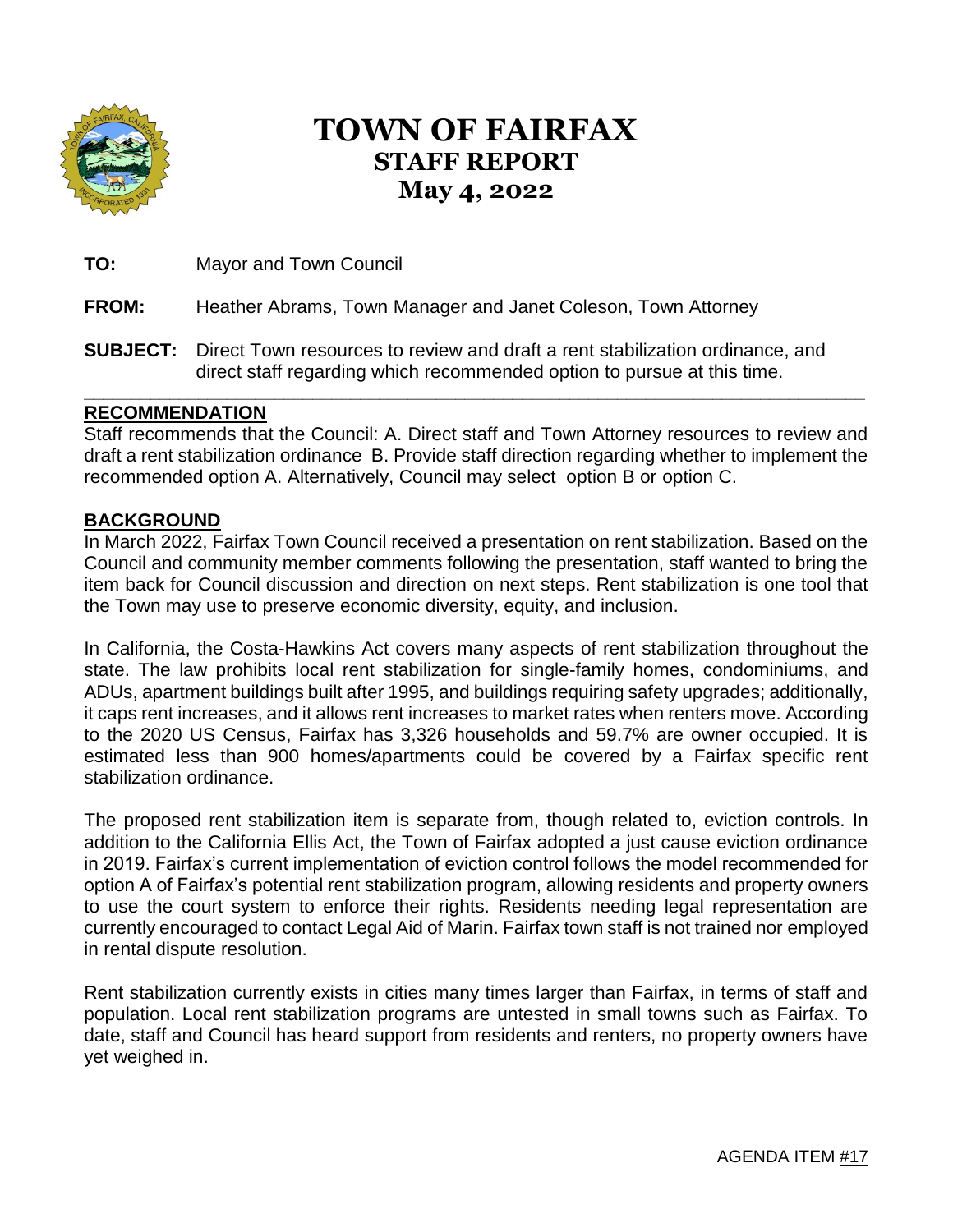Additionally, an Urgency Eviction Moratorium bill through June 30, 2022 (AB 2170) was signed into law, to take effect immediately by Acting Governor Eleni Kounalakis on March 31, 2022. This bill applies only for people already in the queue for rental assistance and prohibits local governments, such as Town of Fairfax, from enacting their own eviction moratoriums.

## **DISCUSSION**

Staff recommends that the Council adopt option A for rent stabilization. Option A would be to direct staff and the Town Attorney to review and draft a simple rent stabilization ordinance which includes a private right of action. This format would offer protection to eligible households, could be adopted by the Council in a relatively short timeframe and, if the ordinance was violated, residents could use the court system to enforce the ordinance, just as with Fairfax's current eviction protections. Option A would allow Fairfax to enact rent stabilization and then determine if a more robust and costly program is needed. Town staff would publicize the ordinance via the Town website, Town newsletter, and Town social media. It is likely the story would also be covered in local news media. Historically, Fairfax has sought to limit the number of staff and consultants needed in part due to financial limitations of the Town, this option would allow rent stabilization in keeping with this philosophy.

Option B would be for the Council to direct staff and the Town Attorney to develop a rent stabilization program, in which the Town would collect annual rental permit fees from property owners and use the fees to provide case intake, case management, and dispute adjudication. In order to charge fees, local governments must provide clear justification of the costs associated with fees charged, and may face litigation regarding the fees and regarding the decisions made in case management and adjudication. A good deal of staff work would be needed in order to determine whether experts, such as Legal Aid of Marin or other jurisdictions who may adopt rent stabilization in the future, are available and willing to provide services. We note that Legal Aid of Marin has indicated their willingness to provide an initial first year of no cost assistance to the Town, should the Town decide to engage in an Option B type of program.

If possible, contracting for, or sharing services rather than hiring staff, may conserve funds and relieve space constraints in Town Hall. However, this would mean residents would be referred to others for services. Ordinance development and establishing agreements with appropriate experts will take six to 12 months and would impact FY 22/23 planning.

Option C would be for Council to direct staff and Town Attorney to develop a rent stabilization program with a staff and a Rent Board to perform the quasi-judicial function of adjudicating cases. This option would require the most time and expense to implement (likely over several hundred thousand dollars annually and one to two years before full implementation). Council would need to provide resources for one to two full-time staff, rent or purchase new office space to house the staff and receive members of the public who wish to meet with staff privately. A Rent Board would need to be legally established, with the Council either: a) acting as Rent Board with new staff providing case management and Board support, b) recruiting and appointing a Rent Board, with new staff providing training and support to the Board, renters, and property owners, or c) establishing and paying for Rent Board election with new staff training and supporting the Board, renters, and property owners on an on-going basis.